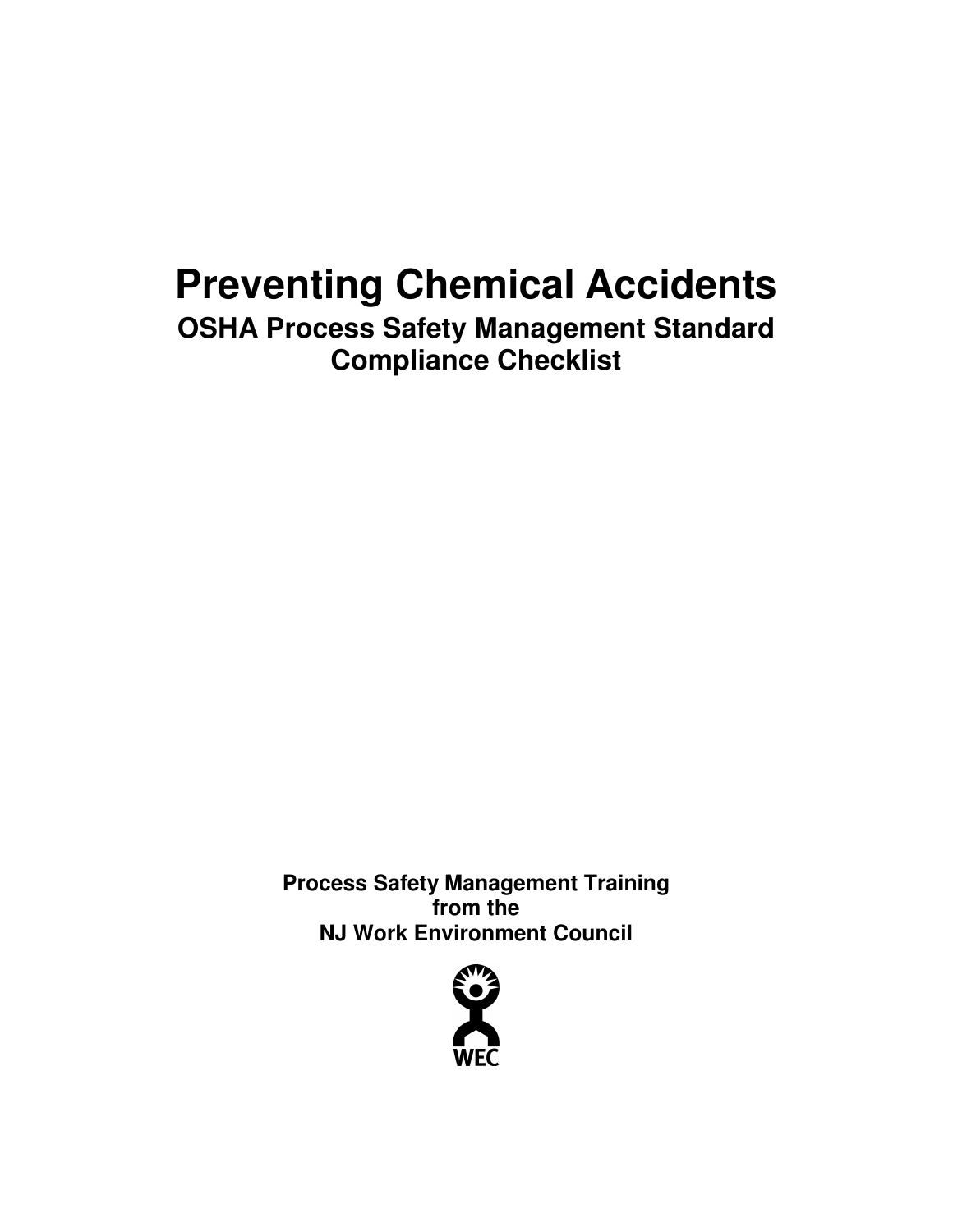This publication was produced by the New Jersey Work Environment Council (WEC).

The New Jersey Work Environment Council is an alliance of labor, community, and environmental organizations working together for safe, secure jobs and a healthy, sustainable environment. WEC links workers, communities, and environmentalists through training, technical assistance, grassroots organizing, and public policy campaigns to promote dialogue, collaboration, and joint action.

## **For more information, contact:**

New Jersey Work Environment Council 142 West State Street - Third Floor; Trenton, NJ 08608-1102 Telephone: (609) 695-7100 Fax: (609) 695-4200 On the Web: www.njwec.org (A copy of this publication is on our site.) Email: info@njwec.org

© 2009 New Jersey Work Environment Council (WEC). Permission to reprint is freely granted for non-commercial purposes if WEC authorship is noted.

This material was produced under grant SH-17813-08-60-F-34 from the Occupational Safety and Health Administration, U.S. Department of Labor. It does not necessarily reflect the views or policies of the U.S. Department of Labor, nor does mention of trade names, commercial products, or organizations imply endorsement by the U.S. Government.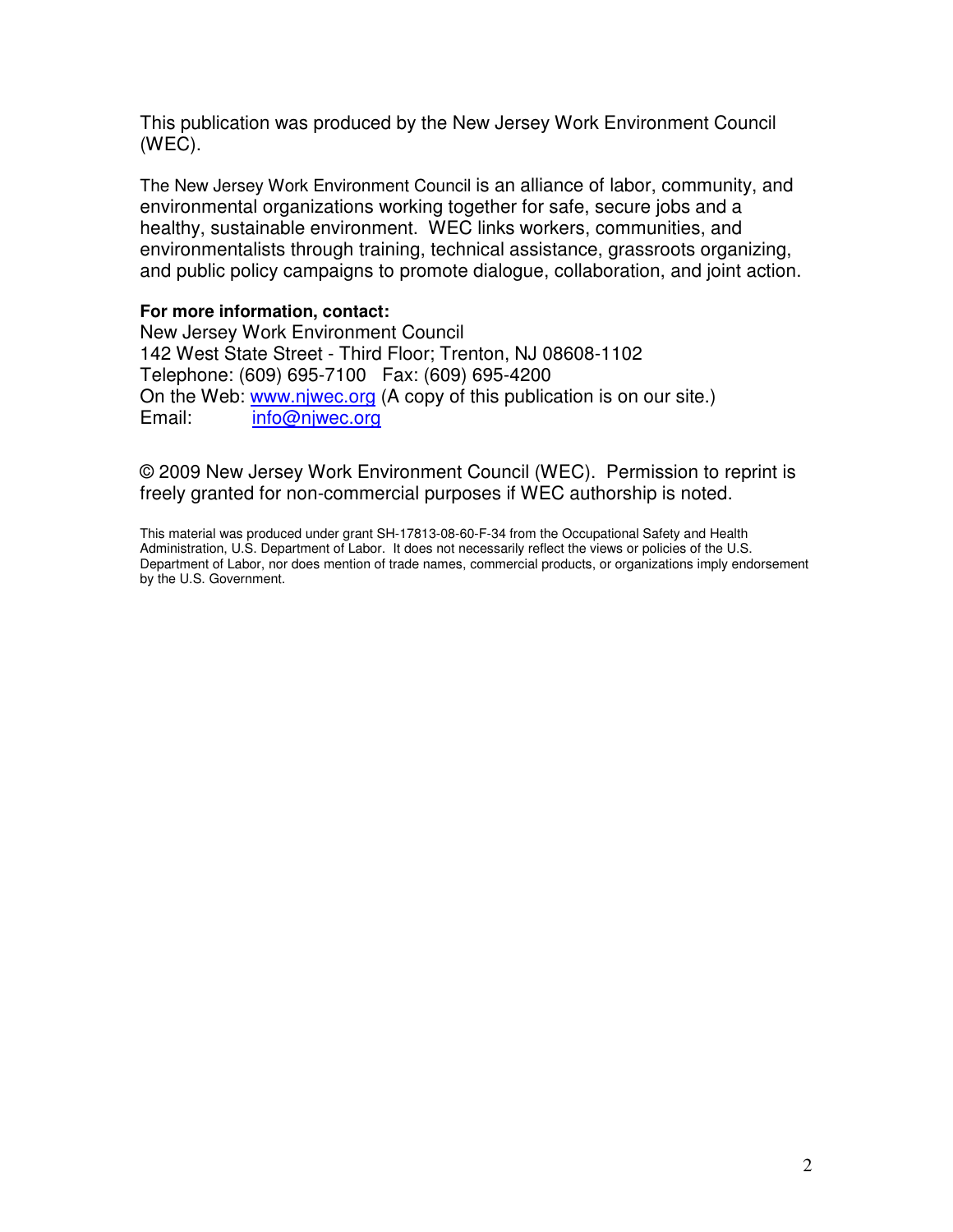Use this checklist to help determine employer compliance with the Process Safety Management Standard issued by the Occupational Safety and Health Administration. **Please note that the checklist does not include all of the standard's requirements and does not reflect all OSHA interpretations in particular situations.**

| 1910.119(a) Application - OSHA Process Safety Management [PSM]<br>Standard                                                                                                                                                                                                                                                                                                                                                                                            |  |
|-----------------------------------------------------------------------------------------------------------------------------------------------------------------------------------------------------------------------------------------------------------------------------------------------------------------------------------------------------------------------------------------------------------------------------------------------------------------------|--|
| - Does the workplace have any of the following:<br>• A process which involves a chemical at or above the specified<br>threshold quantities listed in Appendix A to this section; or<br>• A process which involves a flammable liquid or gas (as defined in<br>1910.1200(c) of this part) on site in one location, in a quantity of<br>10,000 pounds (4535.9 kg) or more.<br>Note: there are other interpretations that may exempt your facility<br>from PSM coverage. |  |
| ** IF THE WORKPLACE HAS ANY OF THESE OPERATIONS OR<br>PROCESSES, IT MUST COMPLY WITH THE PSM STANDARD.                                                                                                                                                                                                                                                                                                                                                                |  |

| 1910.119(c) Employee Participation                                                                                                                                                                                                    |  |
|---------------------------------------------------------------------------------------------------------------------------------------------------------------------------------------------------------------------------------------|--|
| 1. Does the Employer have a written plan of action regarding the<br>implementation of the employee participation?                                                                                                                     |  |
| 2. Does the employer consult with employees and their representatives on<br>the conduct and development of process hazards analyses and on the<br>development of the other elements of process safety management in this<br>standard? |  |
| 3. Does the employer provide to employees and their representatives<br>access to process hazard analyses and to all other information required<br>to be developed under this standard?                                                |  |

| 1910.119(d) Process Safety Information                                                                                                                          |  |
|-----------------------------------------------------------------------------------------------------------------------------------------------------------------|--|
| 4. Has the employer completed a compilation of written process safety<br>information before conducting any process hazard analysis required by<br>the standard? |  |
| 5. Does this information include the hazards of the highly hazardous<br>chemicals in the process (Material Safety Data Sheets may be used)?                     |  |
| 6. Does this information include the technology?                                                                                                                |  |
| 7. Does this information include the equipment in the process?                                                                                                  |  |

| 1910.119(e) Process Hazard Analysis                                      |  |
|--------------------------------------------------------------------------|--|
| 8. Has the employer performed an initial process hazard analysis (hazard |  |
| evaluation) on processes covered by this standard?                       |  |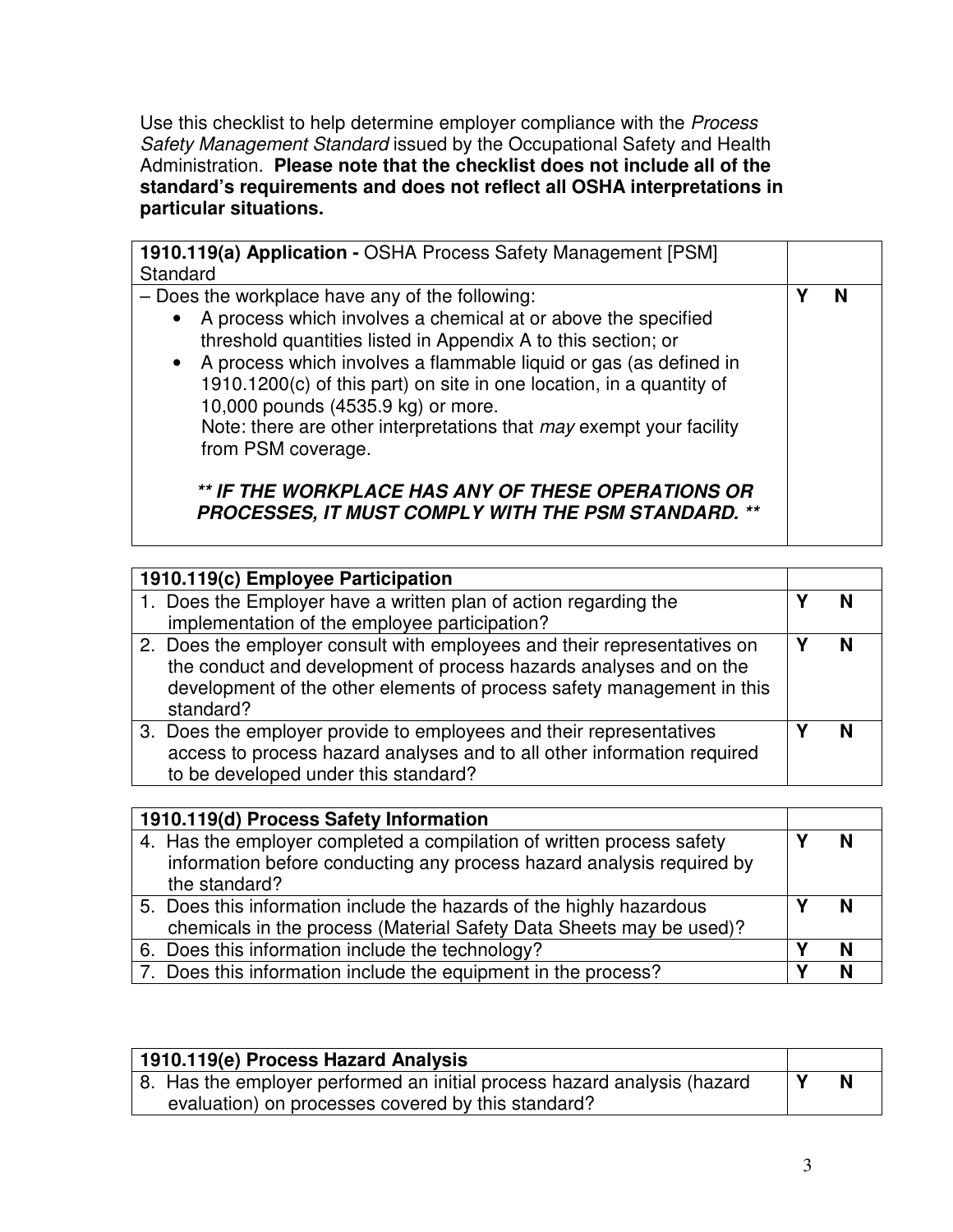| 9.<br>Has the employer used one or more of the following methodologies that<br>are appropriate to determine and evaluate the hazards of the process:<br>What-If;<br>What-If/Checklist;<br>٠<br>Hazard and Operability Study (HAZOP);<br>$\bullet$<br>Failure Mode and Effects Analysis (FMEA);<br>$\bullet$<br>Fault Tree Analysis; or<br>$\bullet$<br>An appropriate equivalent methodology (even if not mentioned in the<br>standard)? | Y<br>Y | Y<br>Y<br>Υ<br>Y | N<br>N<br>N<br>N<br>N<br>N |
|------------------------------------------------------------------------------------------------------------------------------------------------------------------------------------------------------------------------------------------------------------------------------------------------------------------------------------------------------------------------------------------------------------------------------------------|--------|------------------|----------------------------|
| 10. Has the process hazard analysis addressed the following:                                                                                                                                                                                                                                                                                                                                                                             | Υ      |                  | N                          |
| The hazards of the process;<br>The identification of any previous incident which had a likely potential<br>$\bullet$                                                                                                                                                                                                                                                                                                                     |        |                  |                            |
| for catastrophic consequences in the workplace;                                                                                                                                                                                                                                                                                                                                                                                          |        | Y                | N                          |
| Engineering and administrative controls applicable to the hazards and<br>$\bullet$                                                                                                                                                                                                                                                                                                                                                       |        |                  |                            |
| their interrelationships such as appropriate application of detection<br>methodologies to provide early warning of releases;                                                                                                                                                                                                                                                                                                             |        | Y                | N                          |
| Consequences of failure of engineering and administrative controls;<br>$\bullet$                                                                                                                                                                                                                                                                                                                                                         |        |                  |                            |
| Facility siting; Human factors;                                                                                                                                                                                                                                                                                                                                                                                                          |        | Y                | N                          |
| A qualitative evaluation of a range of the possible safety and health                                                                                                                                                                                                                                                                                                                                                                    |        | Y                | N                          |
| effects of failure of controls on employees in the workplace?<br>11. Was the process hazard analysis performed by a team with expertise in                                                                                                                                                                                                                                                                                               | Y      |                  | N                          |
| engineering and process operations, and included at least one employee<br>who has experience and knowledge specific to the process being<br>evaluated?                                                                                                                                                                                                                                                                                   |        |                  |                            |
| 12. Did the employer establish a system to:                                                                                                                                                                                                                                                                                                                                                                                              |        |                  |                            |
| Promptly address the team's findings and recommendations;<br>$\bullet$                                                                                                                                                                                                                                                                                                                                                                   | Y      | Υ                | N<br>N                     |
| Assure that the recommendations are resolved in a timely manner and<br>that the resolution is documented;                                                                                                                                                                                                                                                                                                                                |        |                  |                            |
| Document what actions are to be taken;<br>$\bullet$                                                                                                                                                                                                                                                                                                                                                                                      | Υ      |                  | N                          |
| Complete actions as soon as possible;<br>$\bullet$                                                                                                                                                                                                                                                                                                                                                                                       | Υ      |                  | N                          |
| Develop a written schedule of when these actions are to be<br>completed;                                                                                                                                                                                                                                                                                                                                                                 | Υ      |                  | N                          |
| Communicate the actions to operating, maintenance, and other                                                                                                                                                                                                                                                                                                                                                                             | Y      |                  | N                          |
| employees whose work assignments are in the process and who may                                                                                                                                                                                                                                                                                                                                                                          |        |                  |                            |
| be affected by the recommendations or actions?<br>13. Has the process hazard analysis been updated and revalidated at least                                                                                                                                                                                                                                                                                                              | Y      |                  | N                          |
| every five (5) years?                                                                                                                                                                                                                                                                                                                                                                                                                    |        |                  |                            |
| 14. Does the employer have process hazards analyses and updates or                                                                                                                                                                                                                                                                                                                                                                       | Y      |                  | N                          |
| revalidations for each process?                                                                                                                                                                                                                                                                                                                                                                                                          |        |                  |                            |
| 15. Does the employer have the documented resolution of recommendations<br>described in paragraph (e)(5)?                                                                                                                                                                                                                                                                                                                                |        | Y                | N                          |
| 1910.119(f) Operating Procedures                                                                                                                                                                                                                                                                                                                                                                                                         |        |                  |                            |
| 16. Does the employer have written operating procedures for each covered                                                                                                                                                                                                                                                                                                                                                                 |        |                  |                            |
| process including steps for each operating phase:                                                                                                                                                                                                                                                                                                                                                                                        |        |                  |                            |
| Initial startup;                                                                                                                                                                                                                                                                                                                                                                                                                         |        | Y                | N                          |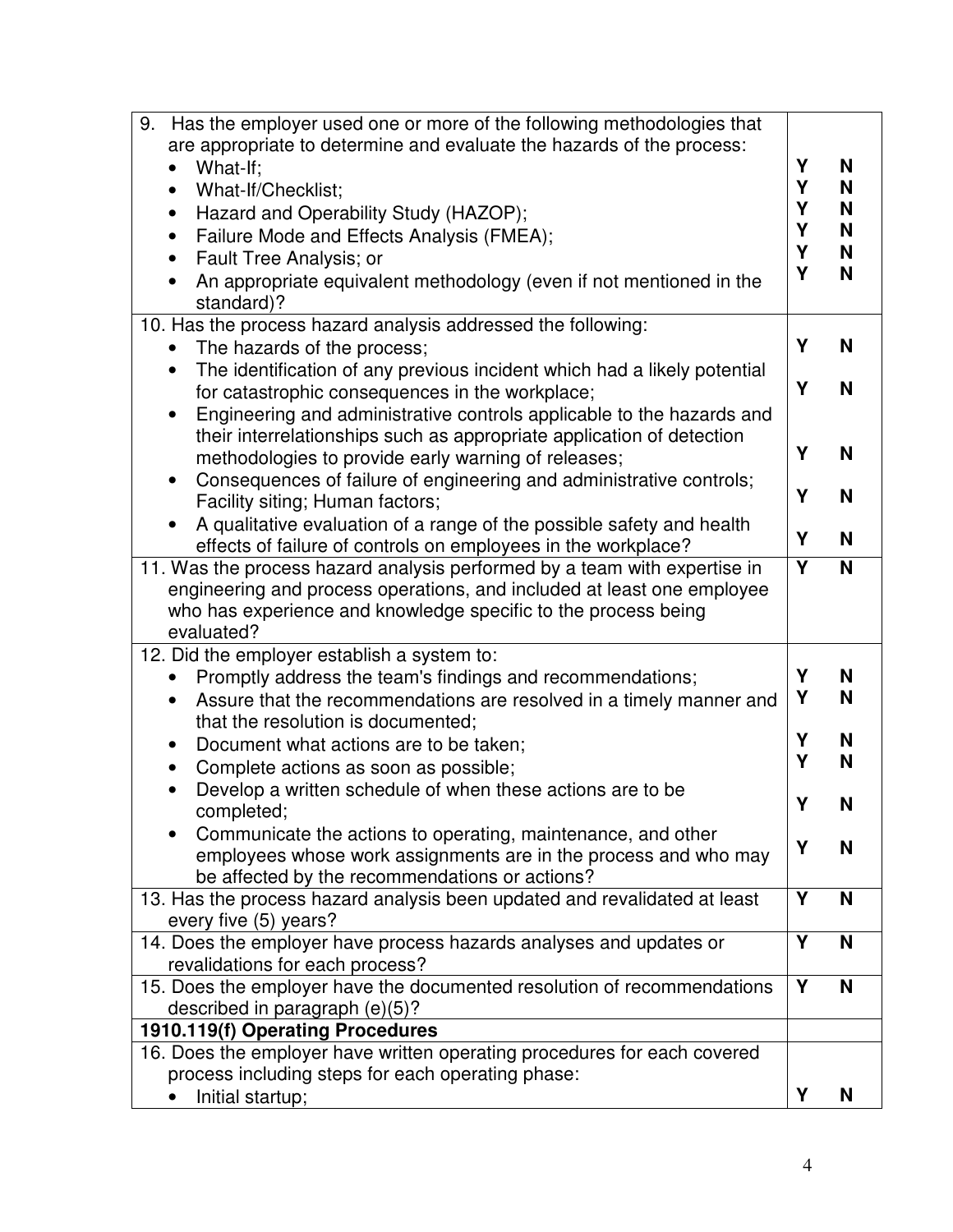| • Normal operations;                                                        |   |
|-----------------------------------------------------------------------------|---|
|                                                                             |   |
| Temporary operations;                                                       |   |
| Emergency shutdown;                                                         |   |
| <b>Emergency Operations;</b>                                                |   |
| Normal shutdown; and,<br>$\bullet$                                          |   |
| Startup following a turnaround or after an emergency shutdown?<br>$\bullet$ |   |
| 17. Does the employer have written operating limits meeting criteria in     |   |
| 1910.119(f)(1)(ii)(A) -1910.119(f)(4)?                                      |   |
| 18. Does the employer have operating procedures addressing special          | N |
| situations involved with a covered process? For example, there may          |   |
| need to be procedures to prevent forklift damage in a refrigerated          |   |
| warehouse with ammonia refrigeration equipment.                             |   |

| 1910.119(g) Training                                                                                                                                                                                                                                                                                               |   |   |
|--------------------------------------------------------------------------------------------------------------------------------------------------------------------------------------------------------------------------------------------------------------------------------------------------------------------|---|---|
| 19. Has the employer provided to each employee presently involved in<br>operating a process, and each employee before being involved in<br>operating a newly assigned process, initial training in an overview of the<br>process and in the operating procedures as specified in paragraph (f) of<br>the standard? |   |   |
| 20. Does the training include emphasis on the specific safety and health<br>hazards, emergency operations including shutdown, and safe work<br>practices applicable to the employee's job tasks?                                                                                                                   |   |   |
| 21. Does training include discussion of human factors, such as excessive<br>overtime and fatigue, and process siting, such as safe distance of control<br>rooms or temporary maintenance facilities from processes using highly<br>hazardous chemicals?                                                            |   |   |
| 22. Refresher training - Has the employer provided refresher training at least<br>every three years, and more often if necessary?                                                                                                                                                                                  | γ | N |
| 23. Has the employer consulted with the employees involved in operating the<br>process to determine the appropriate frequency of refresher training?                                                                                                                                                               | Υ | N |
| 24. Training documentation - Has the employer documented that each<br>employee has been trained and understood training?                                                                                                                                                                                           |   | N |

| 1910.119(h) Contractors Safety                                                                                                                                          |   |
|-------------------------------------------------------------------------------------------------------------------------------------------------------------------------|---|
| 25. Did the employer, when selecting a contractor, obtain and evaluate<br>information regarding the contract employer's safety performance and<br>programs?             | N |
| 26. Did the employer inform contract employers of the known potential fire,<br>explosion, or toxic release hazards related to the contractor's work and<br>the process? |   |
| 27. Did the employer explain to contract employers the applicable provisions<br>of the emergency action plan?                                                           |   |
| 28. Did the employer develop and implement safe work practices?                                                                                                         | N |
| 29. Did the employer periodically evaluate the performance of contract<br>employers?                                                                                    | N |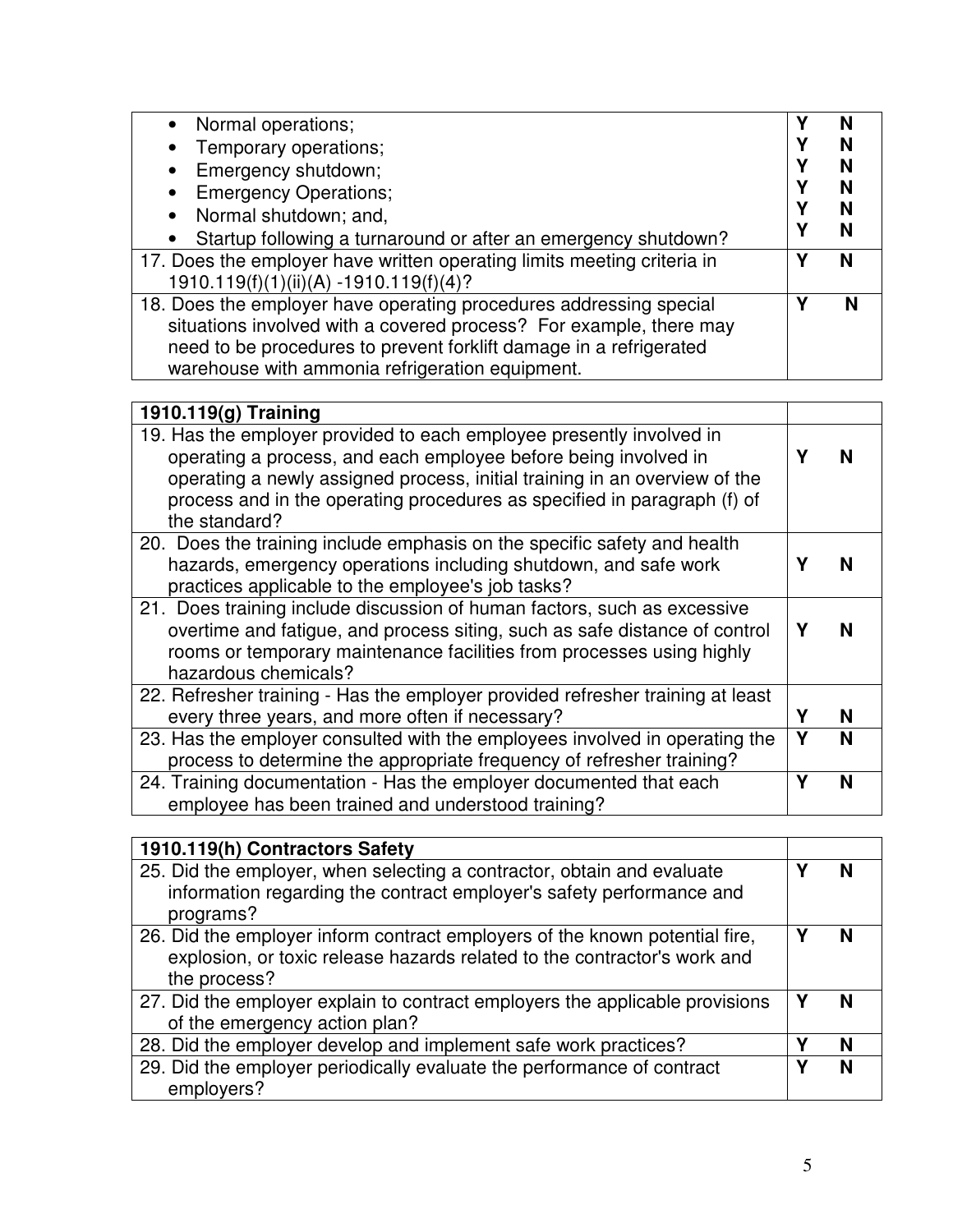| 30. Did the employer maintain a contract employee injury and illness log?                   |  |
|---------------------------------------------------------------------------------------------|--|
| 31. Contract employer responsibilities - Did the contract employer assure that $\mathsf{Y}$ |  |
| each contract employee is trained?                                                          |  |

| 1910.119(i) Pre-startup Safety Review                                       |  |
|-----------------------------------------------------------------------------|--|
| 32. Did the employer perform a pre-startup safety review for new facilities |  |
| and for modified facilities?                                                |  |

| 1910.119(j) Mechanical Integrity of Process Equipment                                                                                                                                             |   |   |
|---------------------------------------------------------------------------------------------------------------------------------------------------------------------------------------------------|---|---|
| 33. Does the employer have written procedures to maintain the on-going<br>integrity of process equipment?                                                                                         | Υ | N |
| 34. Has the employer trained each employee involved in maintaining the on-<br>going integrity of process equipment?                                                                               | Υ | N |
| 35. Have inspections and tests been performed on process equipment?                                                                                                                               | Υ | N |
| 36. Are the frequency of inspections and tests of process equipment<br>consistent with applicable manufacturers' recommendations and good<br>engineering practices?                               | Υ | N |
| 37. Has the employer documented each inspection and test that has been<br>performed on process equipment?                                                                                         | Υ | N |
| 38. Has the employer corrected deficiencies in equipment that are outside<br>acceptable limits?                                                                                                   | Υ | N |
| 39. Quality assurance - Has the employer assured that fabricated equipment<br>is suitable for the process application for which they will be used?                                                | Υ | N |
| 40. Have appropriate checks and inspections been performed to assure that<br>equipment is installed properly and is consistent with design<br>specifications and the manufacturer's instructions? | Υ | N |
| 41. Has the employer assured that maintenance materials, spare parts, and<br>equipment are suitable for the process application for which they will be<br>used?                                   | Υ | N |

| 1910.119(k) Hot Work Permits                                          |  |
|-----------------------------------------------------------------------|--|
| 42. Has the employer issued a hot work permit for hot work operations |  |
| conducted on or near a covered process?                               |  |

| 1910.119(I) Management of Change in Operations                         |  |
|------------------------------------------------------------------------|--|
| 43. Has the employer established and implemented written procedures to |  |
| manage changes?                                                        |  |
| 44. Do the procedures assure that the following considerations are     |  |
| addressed prior to any change:                                         |  |
| The technical basis for the proposed change;<br>$\bullet$              |  |
| Impact of change on safety and health;<br>$\bullet$                    |  |
| Modifications to operating procedures;<br>$\bullet$                    |  |
| Necessary time period for the change; and<br>$\bullet$                 |  |
| Authorization requirements for the proposed change?                    |  |